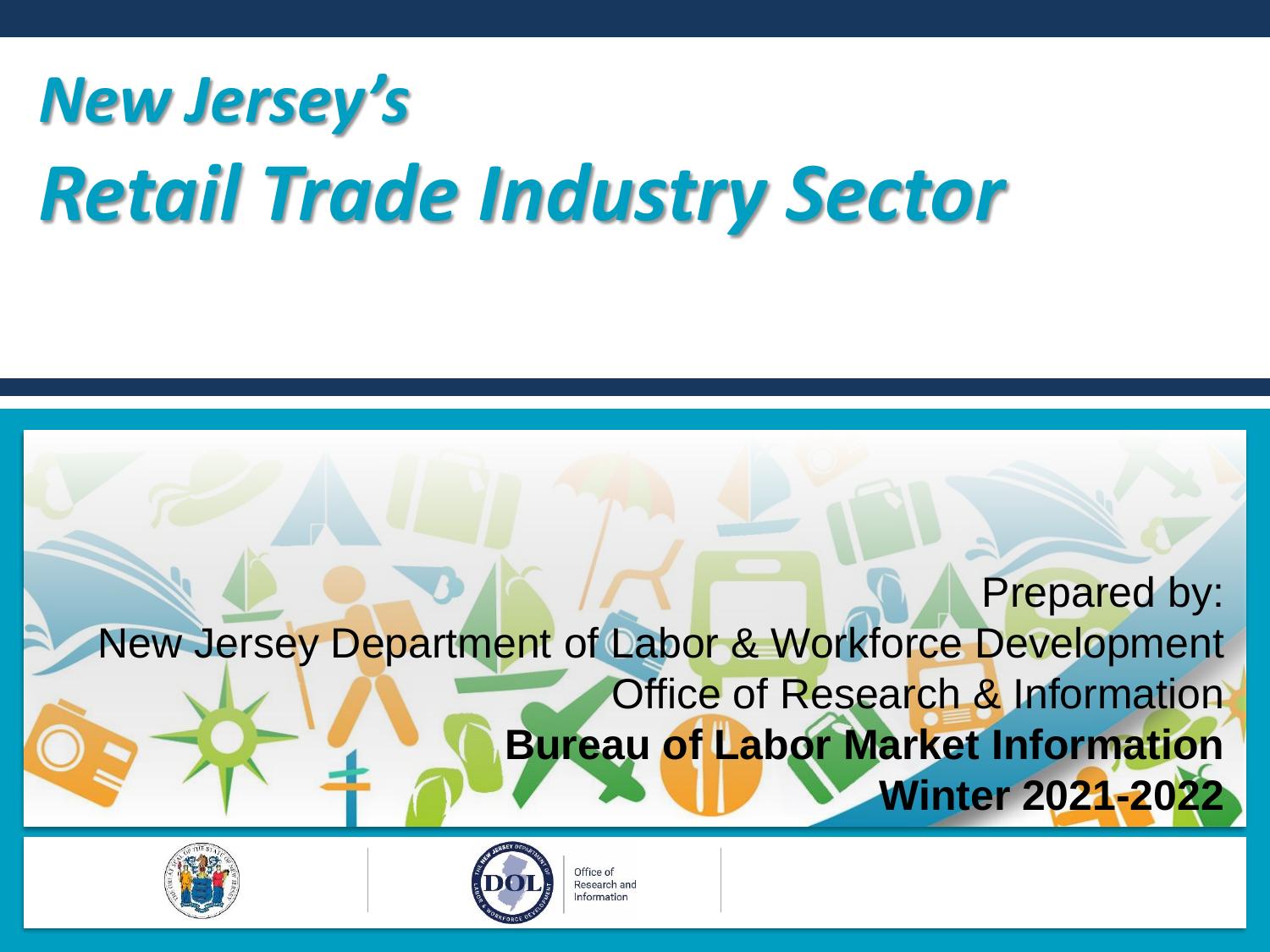# **New Jersey Retail Trade Highlights**

- Food & Beverage Stores employment accounts for 24.5 percent of retail
- Nearly 30,000 establishments paid its 447,280 employees over \$16.2 billion in total wages
- Nearly 3 of 10 jobs located in 3 counties: Bergen, Middlesex & Monmouth
- Workforce younger than the average for all industries but aging since 1999
- The fastest-growing industry from 2010 was non-store retailers (34.4%). The significant gain due to an increase in online shopping and the influx of Amazon fulfillment centers
- Largest gain since 2010 was Motor Vehicle & Parts Dealers (+8,299)
- Provides workers with foundational skills in customer service, punctuality, and responsibility
- Offers substantial employment opportunities with part-time and temporary work plentiful





Office of Research and nformation

Source: Quarterly Census of Employment and Wages, 2019 Annual Averages; 2019 American Community Survey Public Use Micro-data Sample (5% Sample) Prepared by: New Jersey Department of Labor and Workforce Development December 2021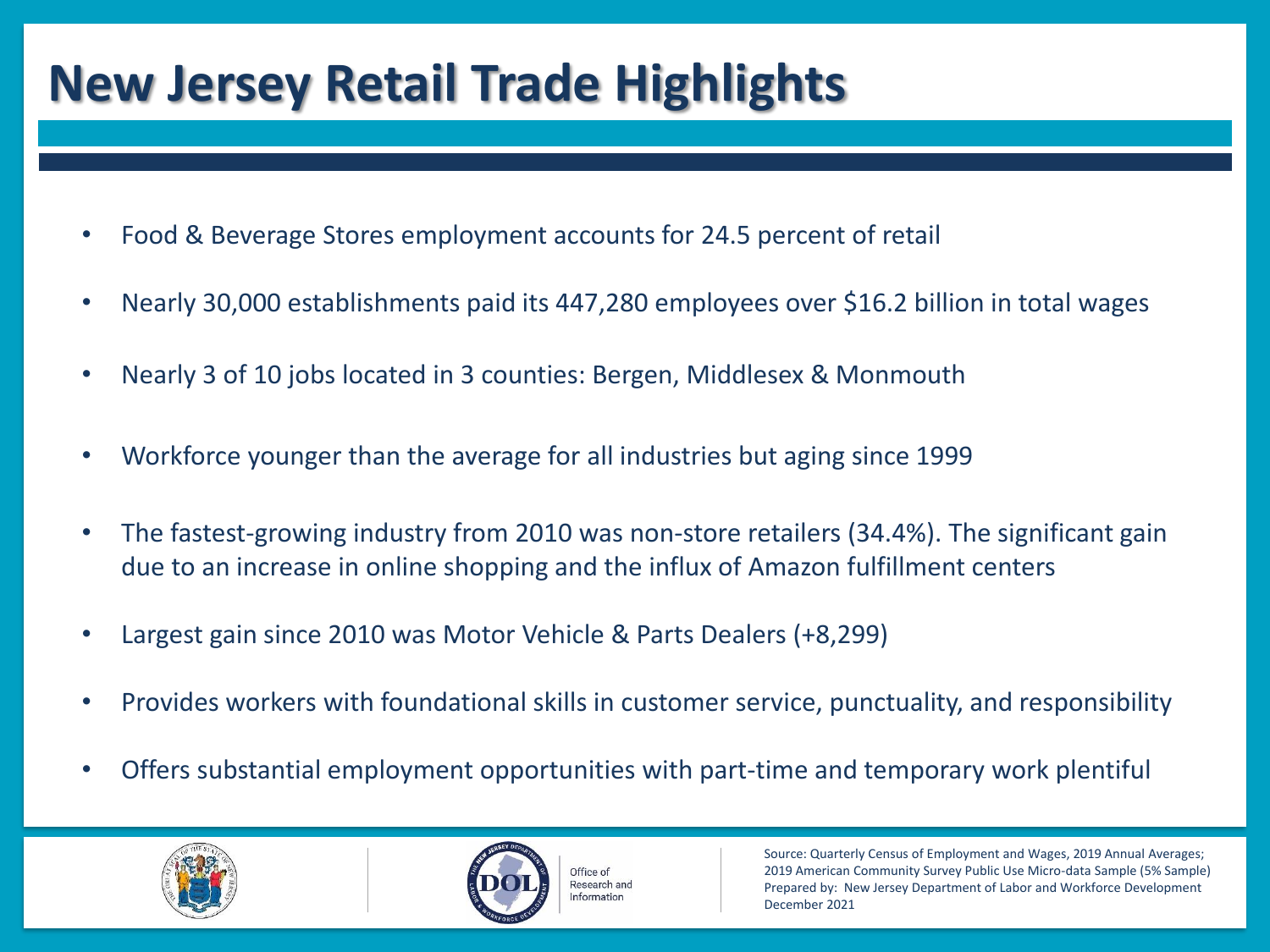### **New Jersey has a wide variety of retailers**

*Motor Vehicle and Parts Dealers*

Furniture and Home Furnishings Stores

### Electronics and Appliance Stores

Building Material & Garden Supply Stores

Food and Beverage Stores

*Health and Personal Care Stores*

**Gasoline Stations**

Clothing and Clothing Accessories Stores

Sporting Goods/Hobby/Book/Music Stores

AL MERCHANDISE STORES

Miscellaneous Store Retailers

Non-store Retailers





 $Office$  of Research and nformation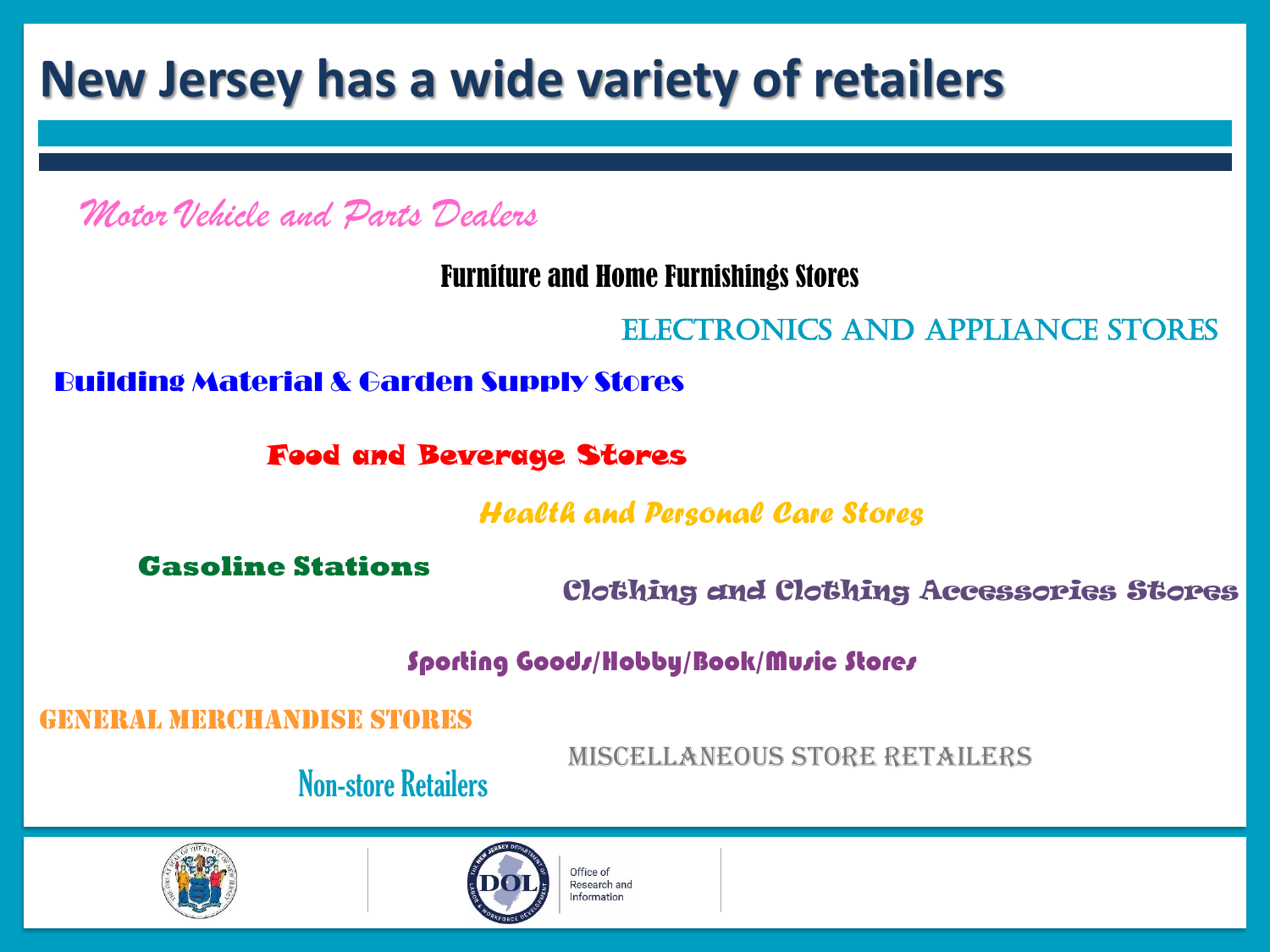# **GDP from Northeast & Mid-Atlantic states**

**Gross Domestic Product Generated from Retail Trade Selected States, 2020**







Office of **Research and** Information

Source: United States Bureau of Economic Analysis, GDP in Chained 2012 Dollars Prepared by: New Jersey Department of Labor and Workforce Development December 2021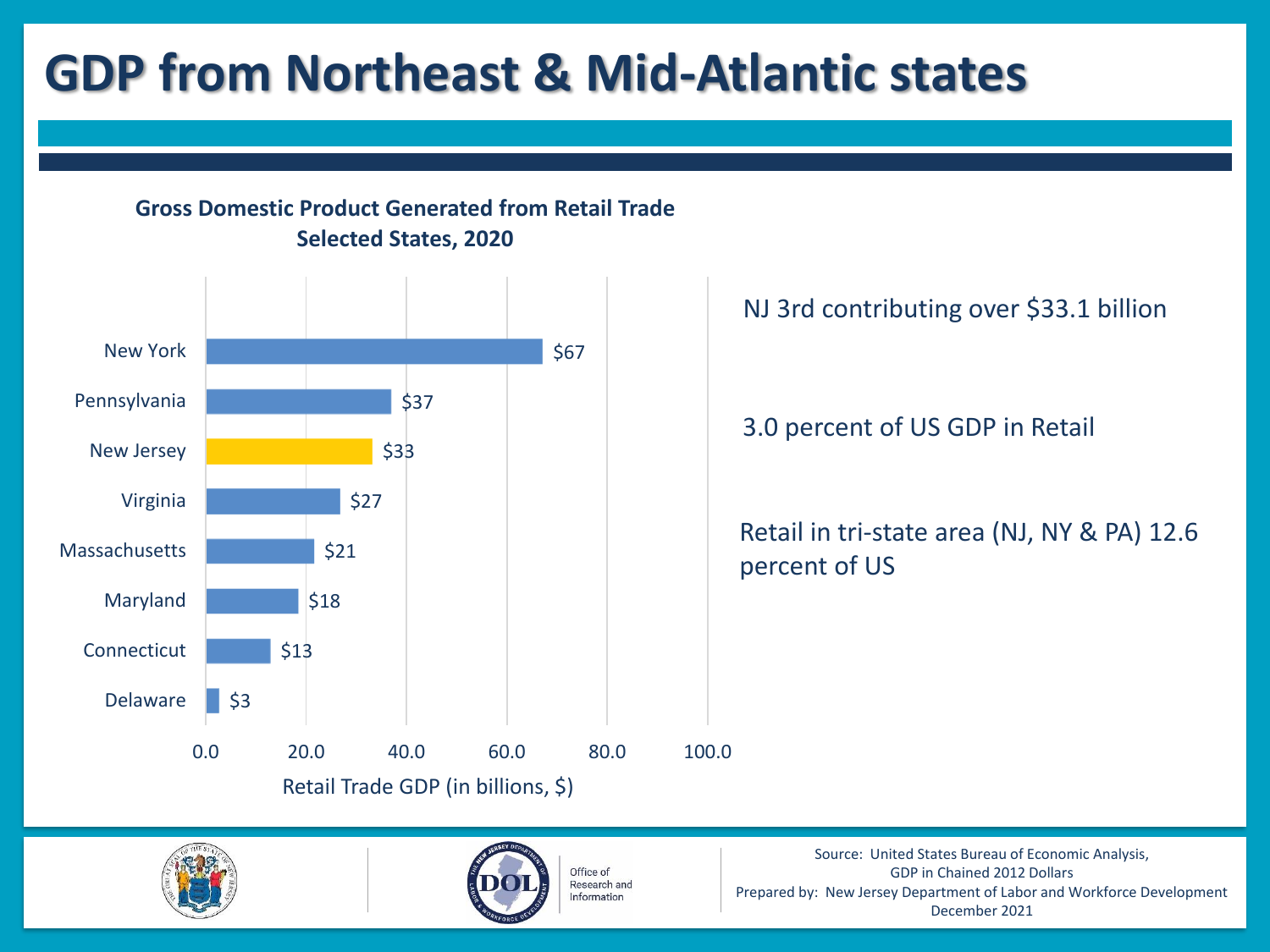# **Employment by occupation type**

#### **Breakdown of Major Occupational Groups within Retail Trade Industry: New Jersey, 2020**



Half involved with sales (> 199,000)

Nearly 77,500 transportation and material moving occupations

"All Other" 12%, includes healthcare, production, management/business and a variety of other occupations





Office of **Research and** Information

Source: NJLWD, Occupational Employment Statistics & Wage Survey, May 2020 Prepared by: New Jersey Department of Labor and Workforce Development, December 2021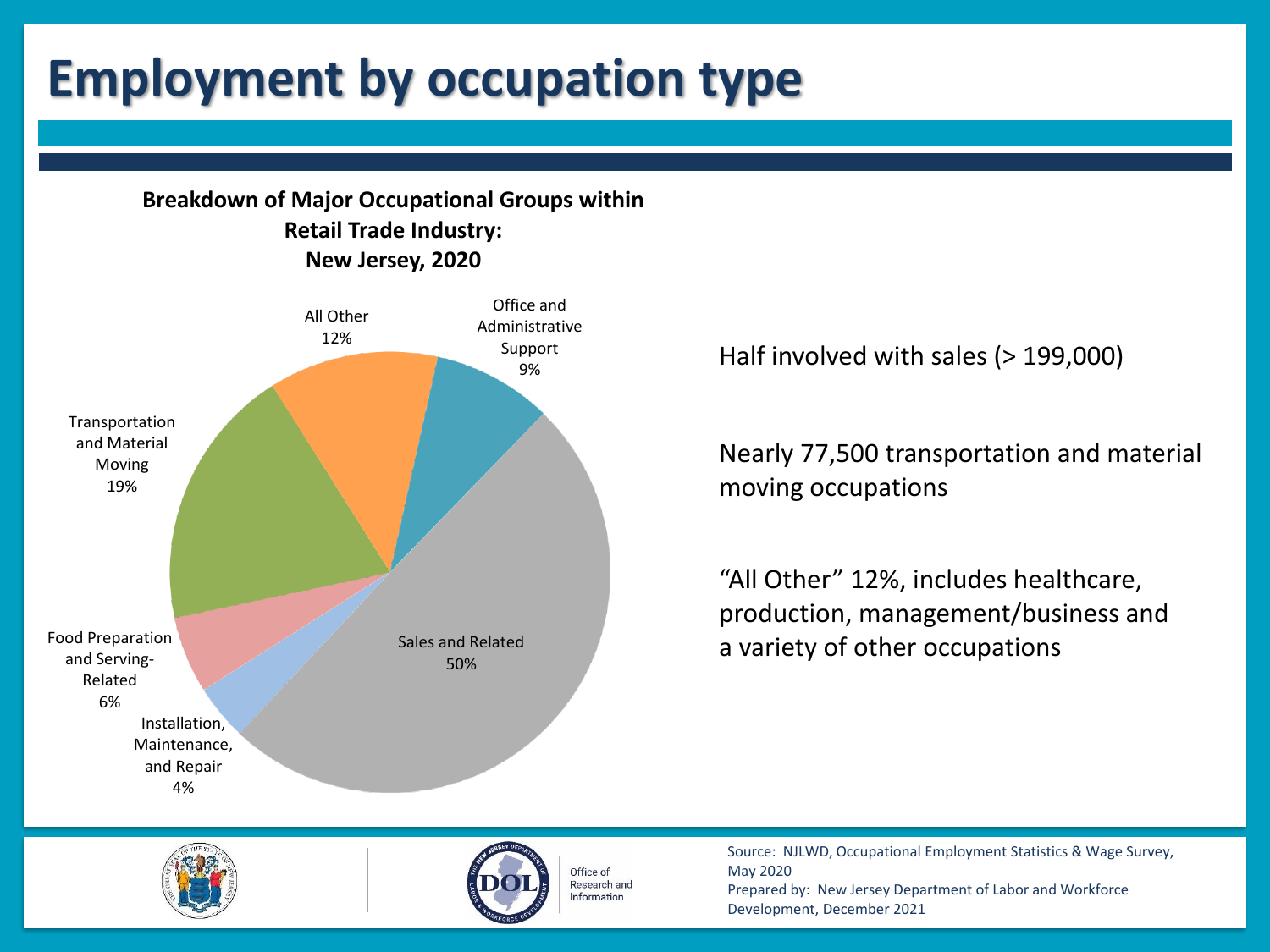# **Employment rebounded then slipped**



*NJ 2004 - 2020*





Office of Research and Information

Source: NJLWD, Quarterly Census of Employment & Wages, Annual Averages Prepared by: New Jersey Department of Labor and Workforce Development, December 2021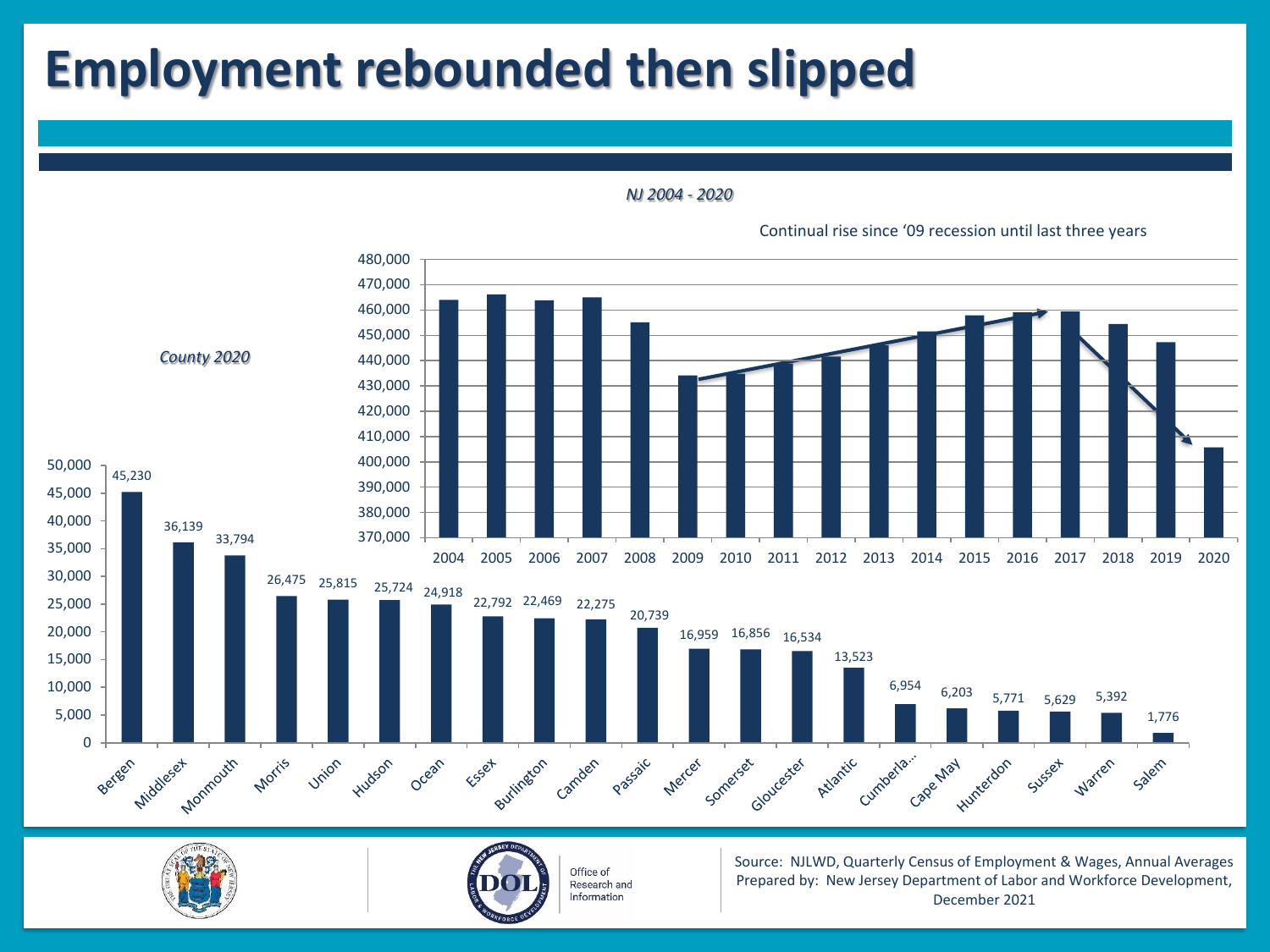# **Workforce has been aging for the last 20 years**